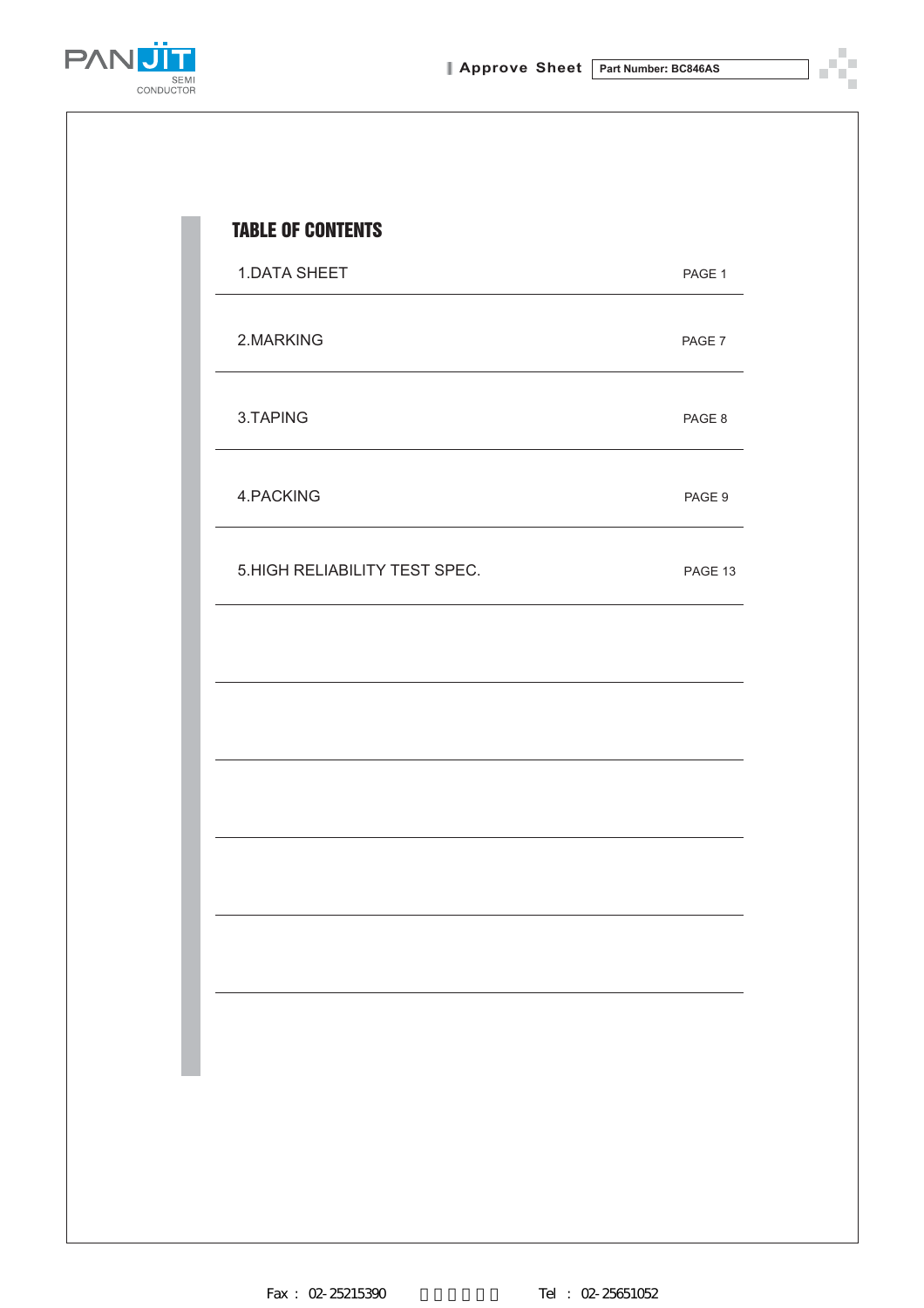



### **ABSOLUTE RATINGS**

| <b>PARAMETER</b>               | Symbol       | Value | Units |
|--------------------------------|--------------|-------|-------|
| Collector - Emitter Voltage    | <b>VCEO</b>  | 65    | V     |
| Collector - Base Voltage       | <b>V</b> сво | 80    | V     |
| Emitter - Base Voltage         | <b>VEBO</b>  | 6.0   | V     |
| Collector Current - Continuous | l c          | 100   | mA    |

### **THERMAL CHARACTERISTICS**

| <b>PARAMETER</b>                        | Symbol                   | Value        | <b>Units</b> |
|-----------------------------------------|--------------------------|--------------|--------------|
| Max Power Dissipation (Note 1)          | PTOT                     | 150          | mW           |
| Thermal Resistance, Junction to Ambient | $R\theta$ JA             | 833          | $\rm ^{O}CN$ |
| Junction Temperature                    | TJ                       | $-55$ to 150 | $^{\circ}$ C |
| Storage Temperature                     | <b>T</b> st <sub>G</sub> | $-55$ to 150 | $^{\circ}$ C |

Note 1: Transistor mounted on FR-4 board 70 x 60 x 1mm.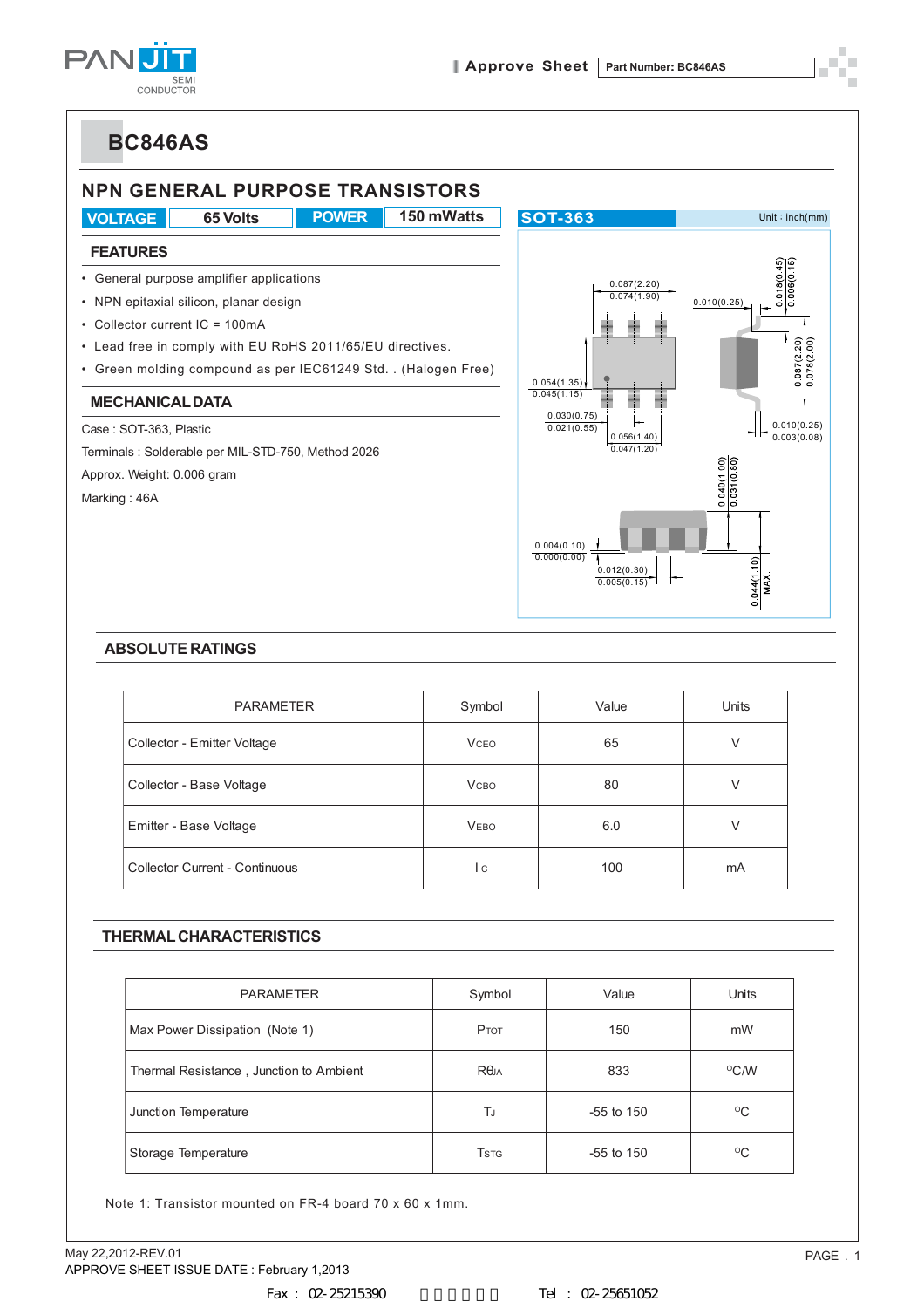

П

**BC846AS**

### **ELECTRICAL CHARACTERISTICS**

| PARAMETER                              | Symbol               | <b>Test Condition</b>                                     | MIN.                     | TYP.                     | MAX.                     | Units                    |
|----------------------------------------|----------------------|-----------------------------------------------------------|--------------------------|--------------------------|--------------------------|--------------------------|
| Collector - Emitter Breakdown Voltage  | $V(BR)$ CEO          | $IC = 10mA$ , $IB = 0$                                    | 65                       | $\overline{\phantom{a}}$ | $\overline{\phantom{a}}$ | $\vee$                   |
| Collector - Base Breakdown Voltage     | V(BR)CBO             | $IC = 10uA$ , $IE = 0$                                    | 80                       | ٠                        |                          | $\vee$                   |
| Emitter - Base Breakdown Voltage       | V(BR)EBO             | $IE = 1uA$ , $IC = 0$                                     | 6.0                      |                          |                          | $\vee$                   |
| Collector-Base Cutoff Current          | <b>ICBO</b>          | $VCB = 30V$ , $IE = 0$                                    |                          | ٠                        | 15                       | nA                       |
| DC Current Gain                        | $h_{FE}$             | $IC = 10uA$ , $VCE = 5V$                                  | $\overline{\phantom{a}}$ | 140                      |                          |                          |
| <b>DC Current Gain</b>                 | $h_{FE}$             | $IC = 2.0mA$ , $VCE = 5V$                                 | 110                      | 180                      | 220                      | $\overline{\phantom{a}}$ |
| Collector - Emitter Saturation Voltage | VCE(SAT)             | $IC = 10mA$ , $IB = 0.5mA$<br>$IC = 100mA$ , $IB = 5.0mA$ | $\overline{\phantom{a}}$ | $\overline{\phantom{a}}$ | 0.25<br>0.6              | $\vee$                   |
| Base - Emitter Saturation Voltage      | V <sub>BE(SAT)</sub> | $IC = 10mA$ , $IB = 0.5mA$<br>$IC = 100mA$ , $IB = 5.0mA$ | $\overline{\phantom{a}}$ | 0.7<br>0.9               | $\overline{\phantom{a}}$ | $\vee$                   |
| Base - Emitter Voltage                 | VBE(ON)              | $IC = 2mA$ , $VCE = 5.0V$<br>$IC = 10mA$ , $VCE = 5.0V$   | 0.58                     | 0.66                     | 0.70<br>0.77             | $\vee$                   |
| Collector - Base Capacitance           | CCBO                 | $VCB=1V$ , $IE=0$ , $f=1MH$                               |                          |                          | 4.5                      | pF                       |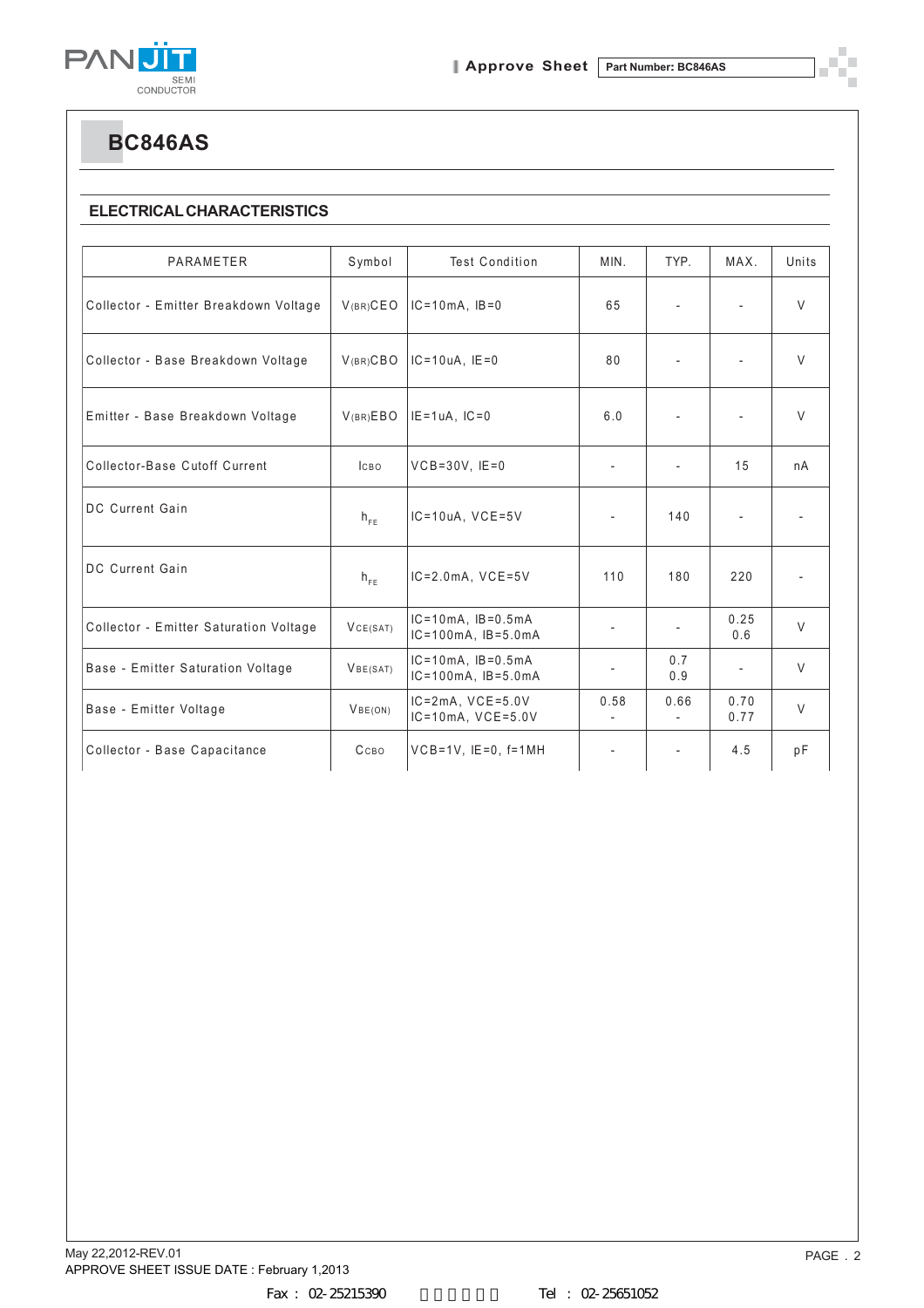







Fig. 1. Typical I<sub>CB0</sub> vs. Junction Temperature







Fig. 2. Typical h<sub>FE</sub> vs. Collector Current





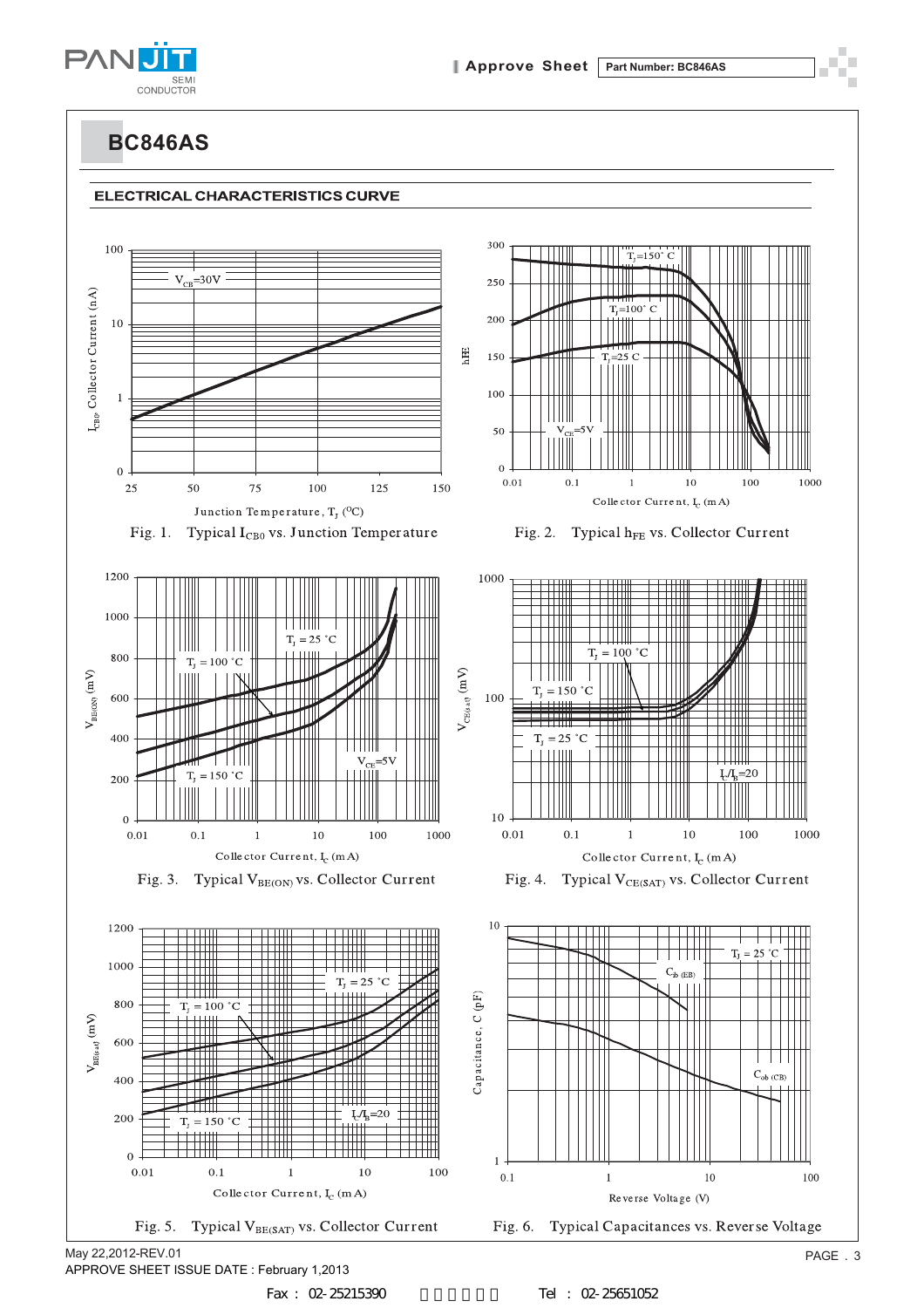

### **MOUNTING PAD LAYOUT**



### **ORDER INFORMATION**

• Packing information T/R - 10K per 13" plastic Reel T/R - 3K per 7" plastic Reel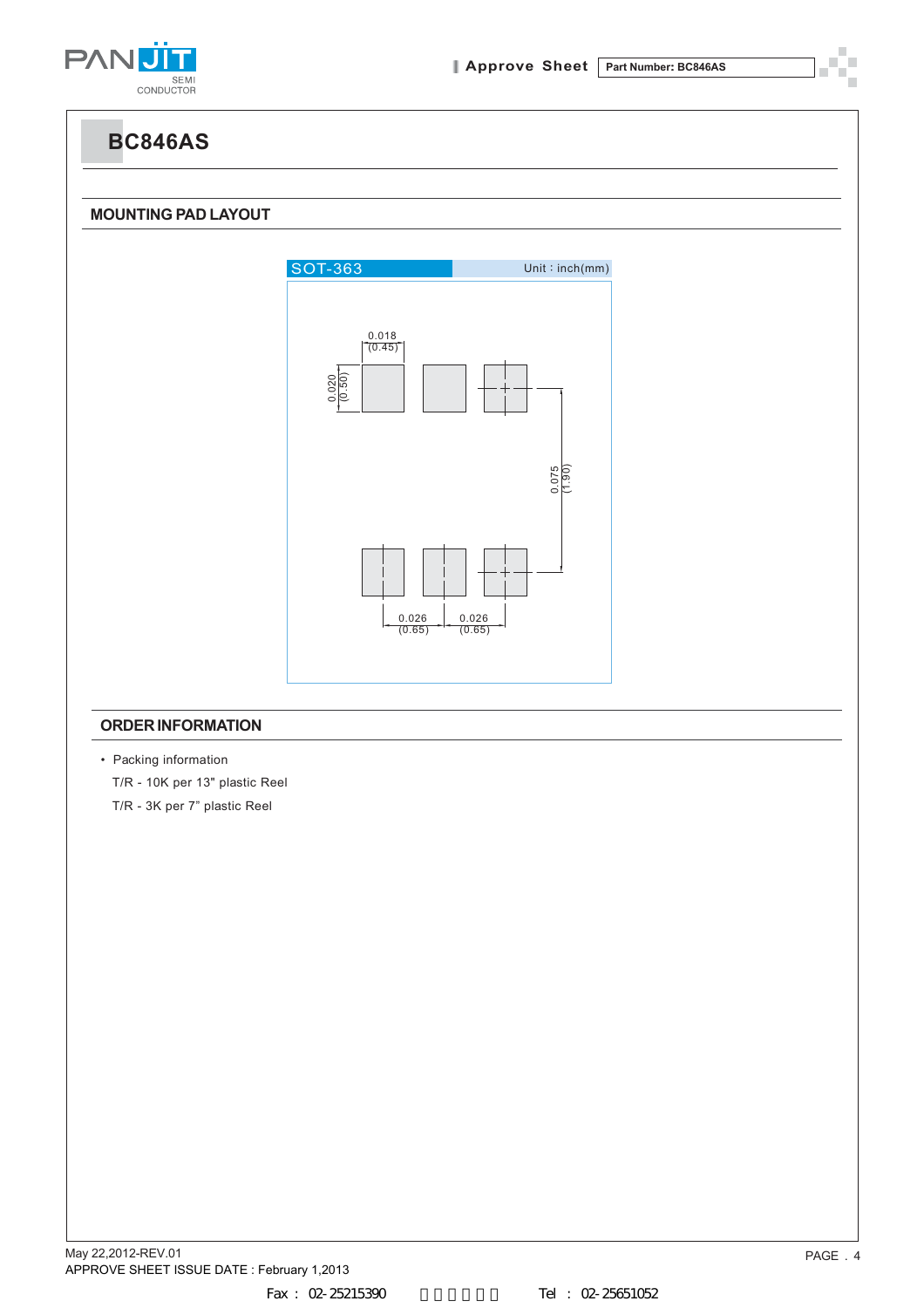

**Part No\_packing code\_Version**

BC846AS\_R1\_00001 BC846AS\_R2\_00001

## **For example :**

### **RB500V-40\_R2\_0000**

L  $\overline{\phantom{a}}$ 



**Serial number**

- **Version code means HF**
- **Packing size code means 13"**
- **Packing type means T/R**

|                        |                      | <b>Packing Code XX</b>      |                      | <b>Version Code XXXXX</b> |                      |               |
|------------------------|----------------------|-----------------------------|----------------------|---------------------------|----------------------|---------------|
| <b>Packing</b><br>type | 1 <sup>st</sup> Code | <b>Packing</b><br>size code | 2 <sup>nd</sup> Code | <b>HF or RoHS</b>         | 1 <sup>st</sup> Code | 2nd~5th Code  |
| T/B                    | A                    | N/A                         | $\bf{0}$             | <b>HF</b>                 | $\bf{0}$             | serial number |
| T/R                    | R                    | 7"                          | 1                    | <b>RoHS</b>               | 1                    | serial number |
| B/P                    | B                    | 13"                         | $\overline{2}$       |                           |                      |               |
| T/P                    | т                    | 26mm                        | X                    |                           |                      |               |
| <b>TRR</b>             | S                    | 52 <sub>mm</sub>            | Ÿ                    |                           |                      |               |
| <b>TRL</b>             |                      | <b>PBCU</b>                 | U                    |                           |                      |               |
| <b>FORMING</b>         | F                    | <b>PBCD</b>                 | D                    |                           |                      |               |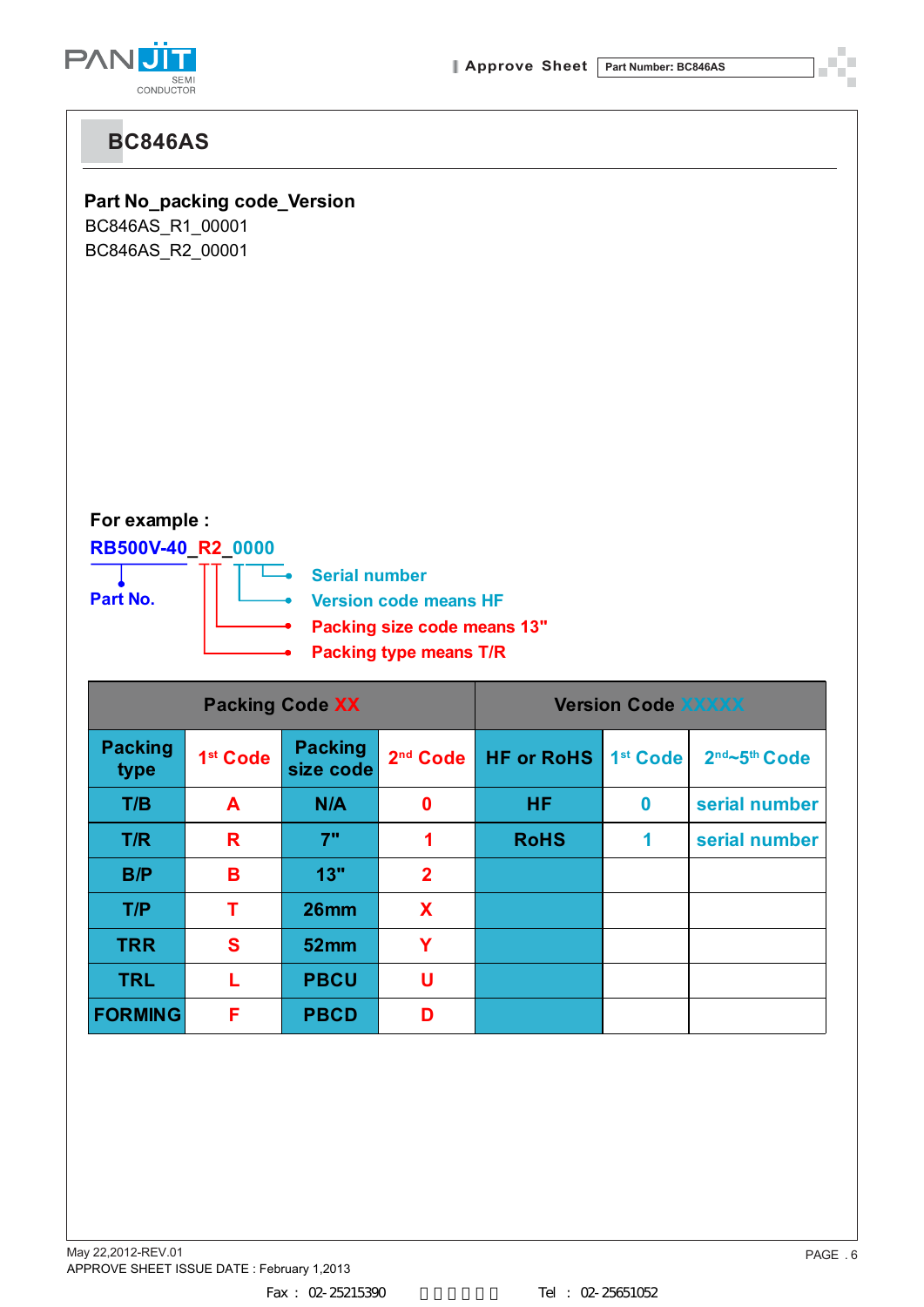

# **Disclaimer**

- Reproducing and modifying information of the document is prohibited without permission from Panjit International Inc..
- Panjit International Inc. reserves the rights to make changes of the content herein the document anytime without notification. Please refer to our website for the latest document.
- Panjit International Inc. disclaims any and all liability arising out of the application or use of any product including damages incidentally and consequentially occurred.
- Panjit International Inc. does not assume any and all implied warranties, including warranties of fitness for particular purpose, non-infringement and merchantability.
- Applications shown on the herein document are examples of standard use and operation. Customers are responsible in comprehending the suitable use in particular applications. Panjit International Inc. makes no representation or warranty that such applications will be suitable for the specified use without further testing or modification.
- The products shown herein are not designed and authorized for equipments requiring high level of reliability or relating to human life and for any applications concerning life-saving or life-sustaining, such as medical instruments, transportation equipment, aerospace machinery et cetera. Customers using or selling these products for use in such applications do so at their own risk and agree to fully indemnify Panjit International Inc. for any damages resulting from such improper use or sale.
- Since Panjit uses lot number as the tracking base, please provide the lot number for tracking when complaining.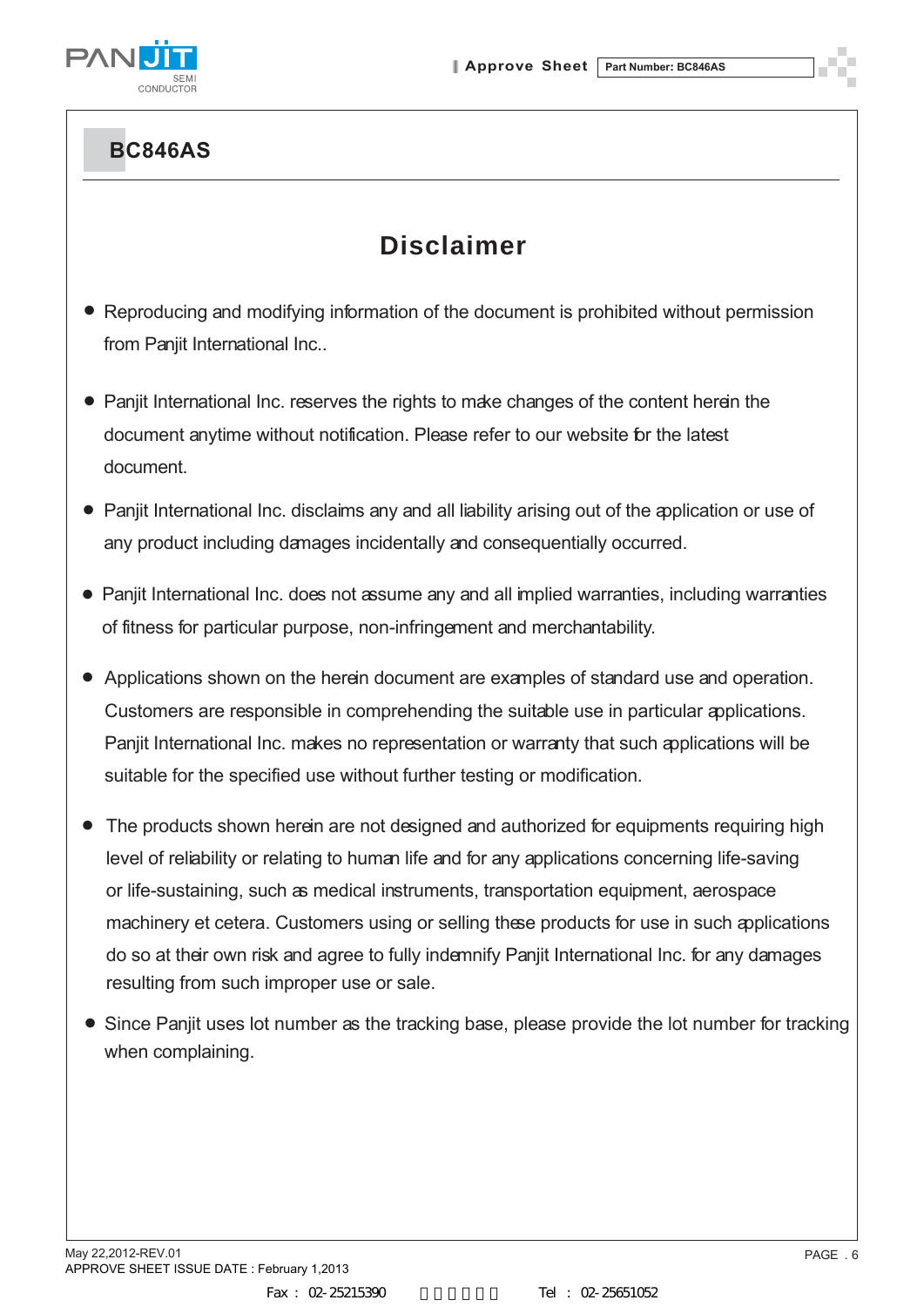

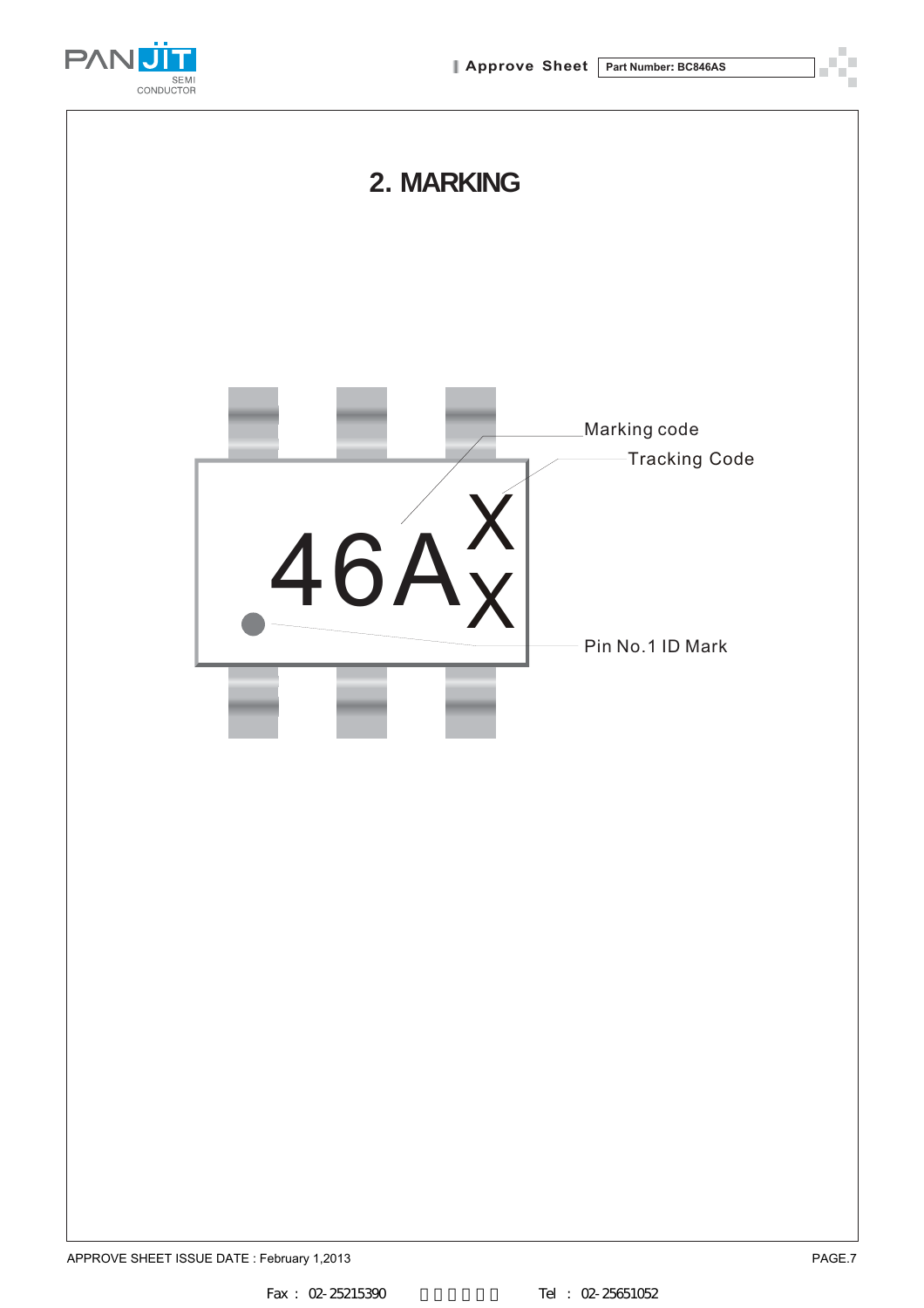![](_page_8_Picture_1.jpeg)

|                | 3. TAPING                                                                                                                                                                                                           |  |  |  |  |  |
|----------------|---------------------------------------------------------------------------------------------------------------------------------------------------------------------------------------------------------------------|--|--|--|--|--|
|                | 13.0<br>2.0<br>$\overline{\phantom{a}}$<br>3.0<br><b>DETAIL A</b><br>$\frac{1}{90}$<br>$11.25$<br>60.0<br>178.0                                                                                                     |  |  |  |  |  |
|                | P <sub>2</sub><br>Do<br>$P_0$<br>피<br>$\ddot{}$<br>$+$<br>퍽<br>$\geq$<br>$\frac{}{\left  + \right  ^{2}}$<br>$\begin{array}{ c } \hline \end{array}$<br>围<br>$\left  + \right\rangle$<br>$\bullet$<br>D<br>P1<br>D1 |  |  |  |  |  |
| SYMBOL         | mm (inch)                                                                                                                                                                                                           |  |  |  |  |  |
| TYPE SIZE      | 8.00 (0.315)                                                                                                                                                                                                        |  |  |  |  |  |
| D <sub>0</sub> | $1.50\,\pm\,0.10(0.061\,\pm\,0.004)$                                                                                                                                                                                |  |  |  |  |  |
| D1             | $1.00 \pm 0.25(0.039 \pm 0.010)$                                                                                                                                                                                    |  |  |  |  |  |
| E              | $1.75\,\pm\,0.10(0.069\,\pm\,0.004)$                                                                                                                                                                                |  |  |  |  |  |
| F              | $3.50 + 0.05(0.137 \pm 0.002)$                                                                                                                                                                                      |  |  |  |  |  |
| Po             | $4.00 \pm 0.10(0.157 \pm 0.004)$                                                                                                                                                                                    |  |  |  |  |  |
| P1             | $4.00 \pm 0.10(0.157 \pm 0.004)$                                                                                                                                                                                    |  |  |  |  |  |
| P <sub>2</sub> | $2.00 \pm 0.05(0.0 + 9 \pm 0.002)$                                                                                                                                                                                  |  |  |  |  |  |

W 8.00 + 0.3 (0.315 <u>2</u> 0.0%)<br>''\$'\$\$(

#### NOTE:

1.There shall be leader of 230 mm minimum which may consist of carrier and or cover tape follower by a minimum of 160 mm of carrier tape sealed with cover tape.

2.There shall be minimum of 160 mm of empty component pockets sealed with cover tape.

3.Devices are packed in accordance with EIA standard EIA-481-A and specifications given above.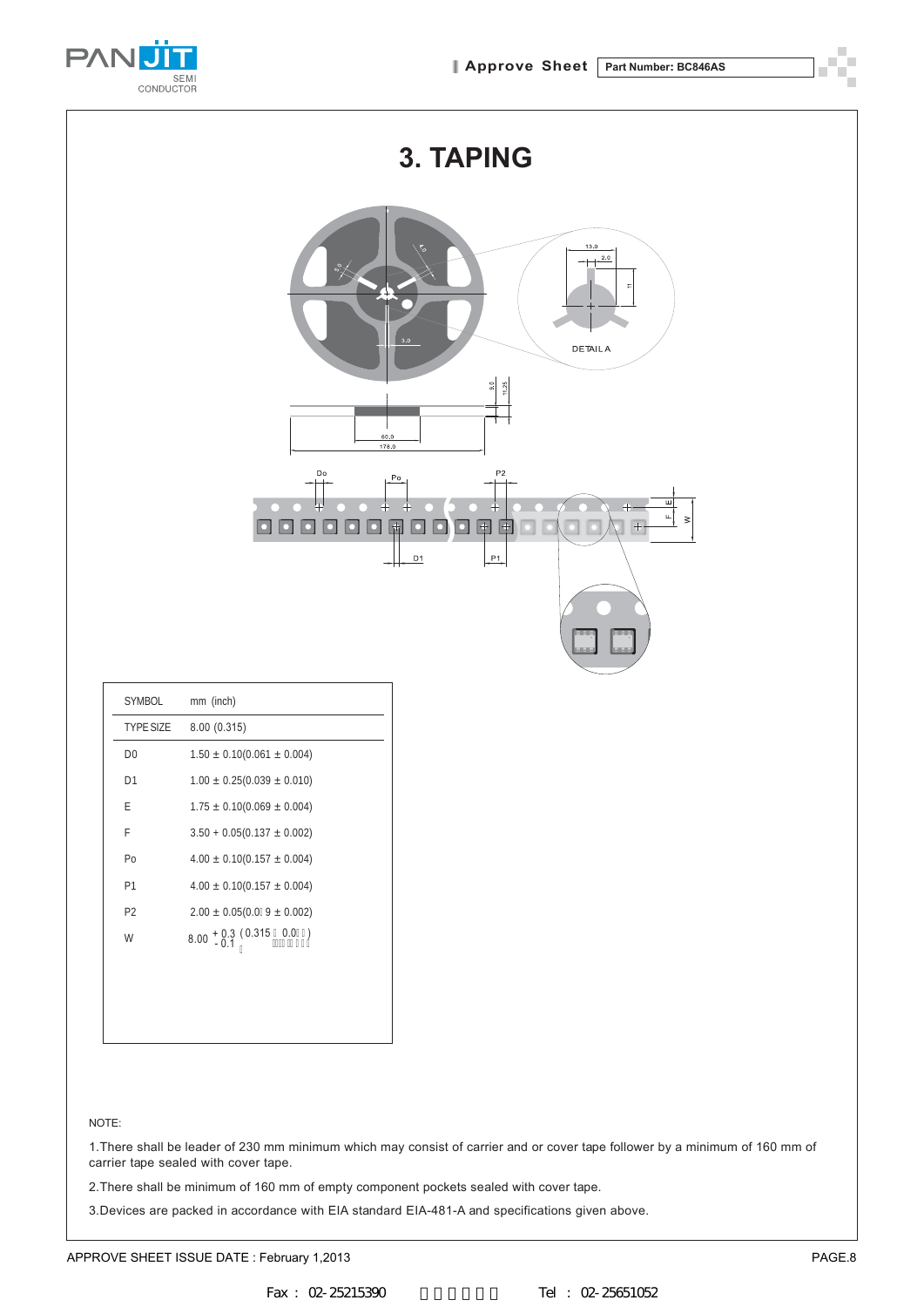![](_page_9_Picture_1.jpeg)

![](_page_9_Figure_2.jpeg)

APPROVE SHEET ISSUE DATE : February 1,2013 **PAGE.9**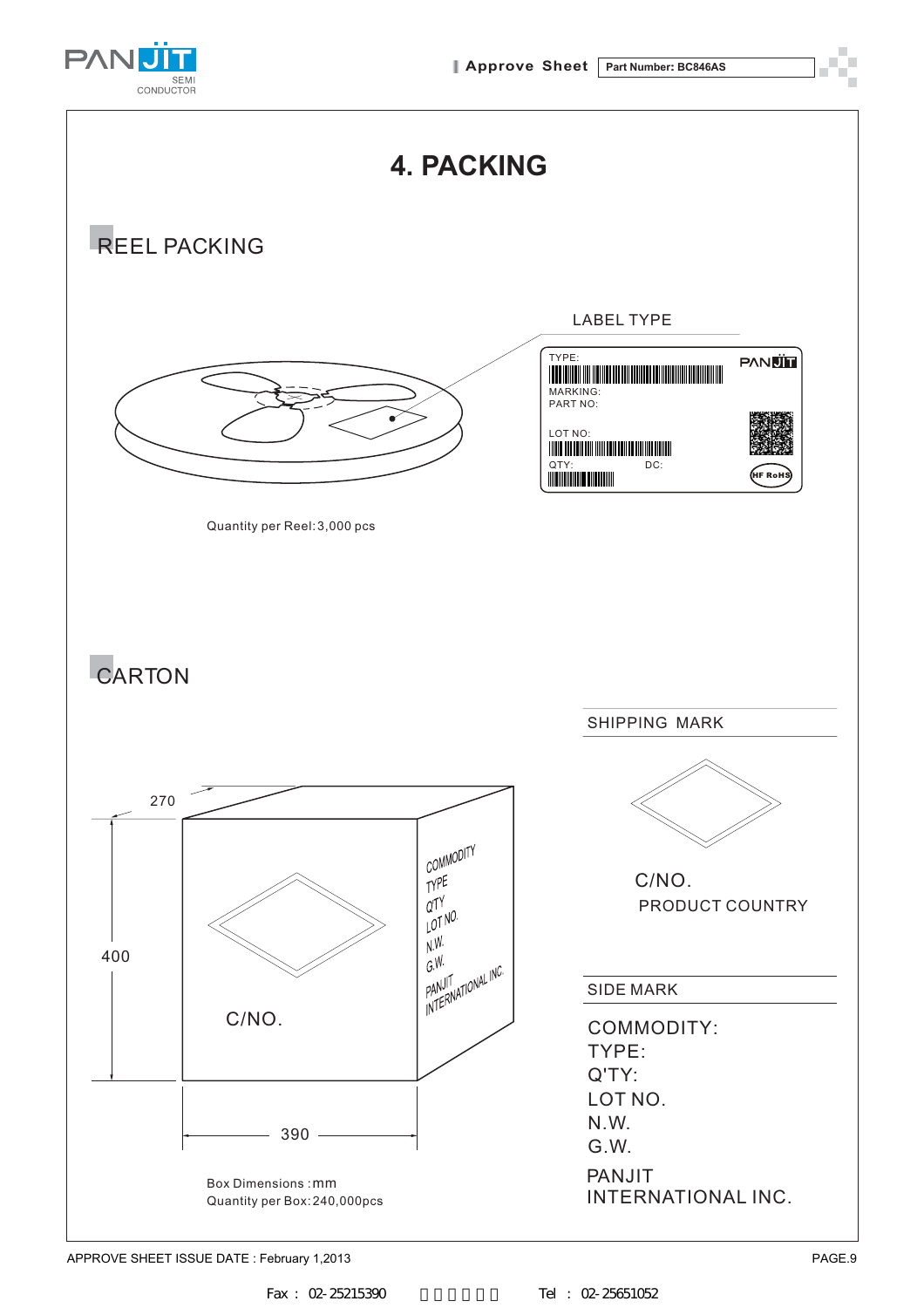![](_page_10_Picture_0.jpeg)

| Package           | Reel<br><b>Size</b> | Reel   | Component<br>Space | <b>Tape</b><br>Space | Reel<br>Dia | <b>Carton Size</b> | Carton  | Approx.<br><b>Gross Weight</b> |
|-------------------|---------------------|--------|--------------------|----------------------|-------------|--------------------|---------|--------------------------------|
|                   | (inch)              | (pcs)  | (m/m)              | (m/m)                | (m/m)       | (m/m)              | (EA)    | (Kg)                           |
|                   |                     |        |                    | <b>Reel Packing</b>  |             |                    |         |                                |
| DFN <sub>2L</sub> | $\overline{7}$      | 8,000  | $\overline{2}$     | 8                    | 178         | 390 x 270 x 400    | 640,000 | 8.6                            |
| DFN 3L            | 7                   | 8,000  | $\overline{2}$     | 8                    | 178         | 390 x 270 x 400    | 640,000 | 8.6                            |
| <b>DFN 0603</b>   | $\overline{7}$      | 10,000 | $\overline{2}$     | $\bf 8$              | 178         | 390 x 270 x 400    | 800,000 | 9                              |
| DFN1616-8L        | 7                   | 5,000  | 4                  | 8                    | 178         | 390 x 270 x 400    | 400,000 | 10.4                           |
|                   | 13                  | 12,000 | 4                  | 8                    | 330         | 375 x 360 x 213    | 144,000 | 7.6                            |
| SOD-123           | $\overline{7}$      | 3,000  | $\overline{4}$     | $\bf 8$              | 178         | 390 x 270 x 400    | 240,000 | 9.9                            |
|                   | 13                  | 10,000 | $\overline{4}$     | $\,8\,$              | 330         | 375 x 360 x 213    | 120,000 | 6.5                            |
| SOD-123FL         | 7                   | 3,000  | 4                  | 8                    | 178         | 390 x 270 x 400    | 240,000 | 10.6                           |
|                   | 13                  | 10,000 | 4                  | 8                    | 330         | 375 x 360 x 213    | 120,000 | 7.2                            |
| SOD-123HE         | $\overline{7}$      | 3,000  | $\overline{4}$     | $8\phantom{1}$       | 178         | 390 x 270 x 400    | 240,000 | 12.4                           |
|                   | 13                  | 10,000 | $\overline{4}$     | 8                    | 330         | 375 x 360 x 213    | 120,000 | 8.1                            |
| SOD-323           | $\overline{7}$      | 5,000  | 4                  | 8                    | 178         | 390 x 270 x 400    | 400,000 | 9.4                            |
|                   | 13                  | 12,000 | 4                  | 8                    | 330         | 375 x 360 x 213    | 144,000 | 5.9                            |
| SOD-323HE         | $\overline{7}$      | 5,000  | $\overline{4}$     | $\,8\,$              | 178         | 390 x 270 x 400    | 400,000 | 11.9                           |
|                   | 13                  | 12,000 | $\overline{4}$     | $\,8\,$              | 178         | 375 x 360 x 213    | 144,000 | 8.3                            |
| SOD-523           | 7                   | 5,000  | 4                  | 8                    | 178         | 390 x 270 x 400    | 400,000 | 9.1                            |
|                   | 13                  | 12,000 | 4                  | 8                    | 330         | 375 x 360 x 213    | 144,000 | 5.4                            |
| SOD-723           | $\overline{7}$      | 8,000  | $\overline{2}$     | $\,8\,$              | 178         | 390 x 270 x 400    | 640,000 | 8.5                            |
| SOD-923           | 7                   | 8,000  | $\overline{2}$     | 8                    | 178         | 390 x 270 x 400    | 640,000 | 7.7                            |
| <b>SOT-23</b>     | $\overline{7}$      | 3,000  | $\overline{4}$     | $\,8\,$              | 178         | 390 x 270 x 400    | 240,000 | 9.8                            |
|                   | 13                  | 12,000 | $\overline{4}$     | $\,8\,$              | 330         | 375 x 360 x 213    | 144,000 | $\overline{7}$                 |
| SOT-23 (ESD)      | 7                   | 3,000  | 4                  | 8                    | 178         | 455 x 270 x 440    | 240,000 | 9.9                            |
| <b>SOT-23 5L</b>  | $\overline{7}$      | 3,000  | $\overline{4}$     | $\,8\,$              | 178         | 390 x 270 x 400    | 240,000 | 14.5                           |
|                   | 13                  | 10,000 | $\overline{4}$     | $\bf 8$              | 330         | 375 x 360 x 213    | 120,000 | 7.9                            |
| SOT-23 6L         | 7                   | 3,000  | 4                  | 8                    | 178         | 390 x 270 x 400    | 240,000 | 14.5                           |
|                   | 13                  | 10,000 | 4                  | 8                    | 330         | 375 x 360 x 213    | 120,000 | 7.9                            |
| <b>SOT-323</b>    | 7                   | 3,000  | $\overline{4}$     | $\,8\,$              | 178         | 390 x 270 x 400    | 240,000 | 7.9                            |
|                   | 13                  | 12,000 | $\overline{4}$     | $\bf 8$              | 330         | 375 x 360 x 213    | 144,000 | 6.1                            |
| SOT-323 (ESD)     | $\overline{7}$      | 3,000  | 4                  | 8                    | 178         | 455 x 270 x 440    | 240,000 | 9.4                            |
| <b>SOT-353</b>    | $\overline{7}$      | 3,000  | $\overline{4}$     | $\bf 8$              | 178         | 390 x 270 x 400    | 240,000 | 10                             |
|                   | 13                  | 10,000 | $\overline{4}$     | $\bf 8$              | 330         | 375 x 360 x 213    | 120,000 | 7.2                            |
| SOT-363           | 7                   | 3,000  | 4                  | 8                    | 178         | 390 x 270 x 400    | 240,000 | 10.2                           |
|                   | 13                  | 10,000 | 4                  | 8                    | 330         | 375 x 360 x 213    | 120,000 | 7.1                            |
| SOT-363 (ESD)     | $\mathbf{7}$        | 3,000  | $\overline{4}$     | $\bf 8$              | 178         | 455 x 270 x 440    | 240,000 | 10                             |
| SOT-523           | 7                   | 4,000  | 4                  | 8                    | 178         | 390 x 270 x 400    | 320,000 | 10                             |
| SOT-543           | $\overline{7}$      | 4,000  | $\overline{4}$     | $\bf 8$              | 178         | 390 x 270 x 400    | 320,000 | 9.4                            |
|                   | 13                  | 10,000 | $\overline{4}$     | $\bf 8$              | 330         | 375 x 360 x 213    | 120,000 | 5.2                            |
| SOT-553           | 7                   | 4,000  | 4                  | 8                    | 178         | 390 x 270 x 400    | 320,000 | 9.4                            |
|                   | 13                  | 10,000 | 4                  | 8                    | 330         | 375 x 360 x 213    | 120,000 | 5.2                            |
| <b>SOT-563</b>    | 7                   | 4,000  | $\overline{4}$     | $\bf 8$              | 178         | 390 x 270 x 400    | 320,000 | 9.4                            |
|                   | 13                  | 10,000 | $\overline{4}$     | $\bf 8$              | 330         | 375 x 360 x 213    | 120,000 | 5.2                            |

APPROVE SHEET ISSUE DATE : February 1,2013 **PAGE.10** 

ò.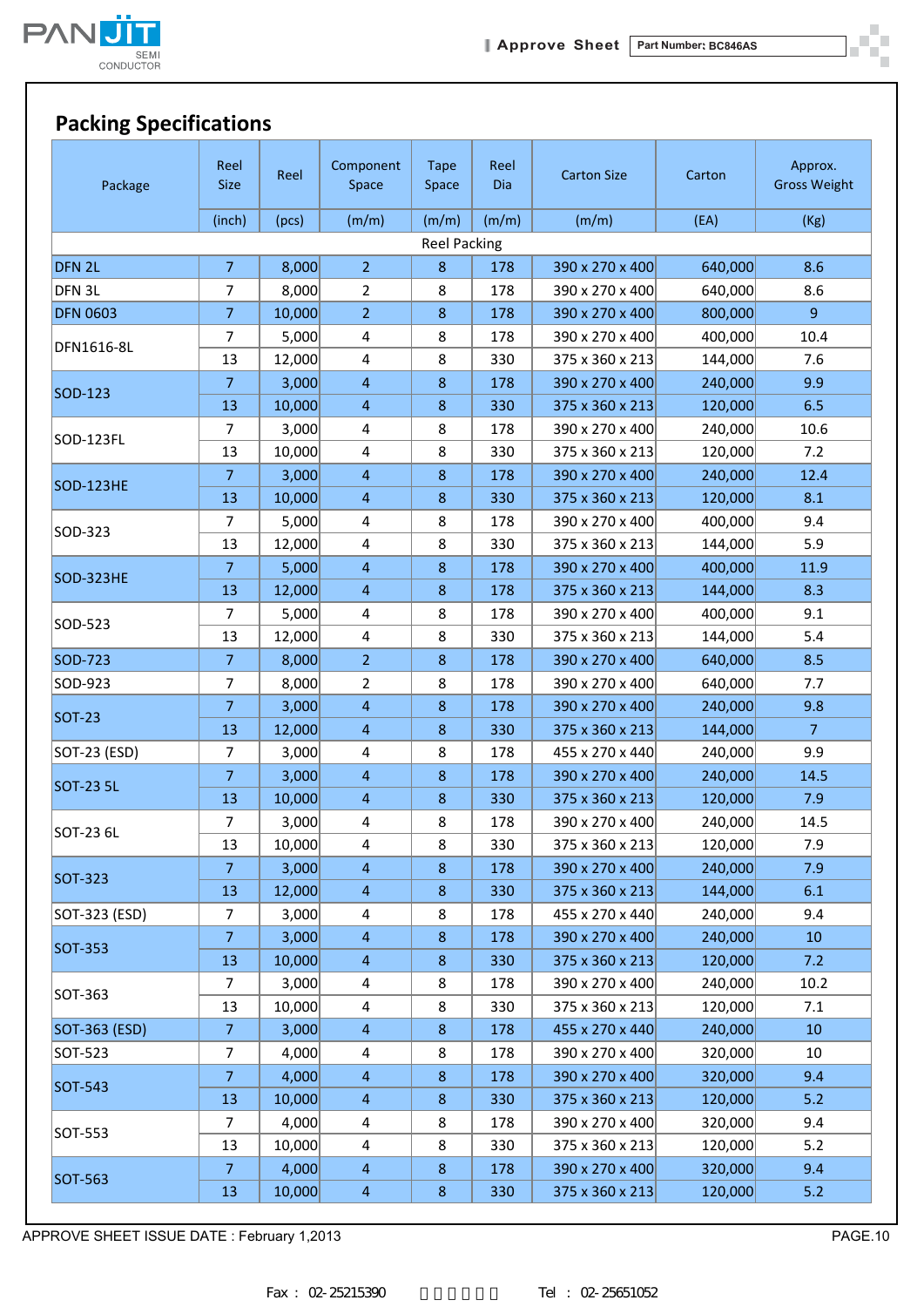![](_page_11_Picture_0.jpeg)

ð. шí

## **Packing Specifications**

| Package                   | Reel<br>Size        | Reel   | Component<br>Space      | <b>Tape</b><br>Space         | Reel<br>Dia | <b>Carton Size</b> | Carton  | Approx.<br><b>Gross Weight</b> |  |  |
|---------------------------|---------------------|--------|-------------------------|------------------------------|-------------|--------------------|---------|--------------------------------|--|--|
|                           | (inch)              | (pcs)  | (m/m)                   | (m/m)                        | (m/m)       | (m/m)              | (EA)    | (Kg)                           |  |  |
|                           | <b>Reel Packing</b> |        |                         |                              |             |                    |         |                                |  |  |
| A-405                     | 13                  | 5,000  | 5                       | 52                           | 330         | 340 x 340 x 410    | 25,000  | 7.79                           |  |  |
| <b>DO-15</b>              | 13                  | 4,000  | 5                       | 52                           | 330         | 340 x 340 x 410    | 20,000  | 11.4                           |  |  |
| DO-201AD                  | 13                  | 1,250  | $10\,$                  | 52                           | 330         | 340 x 340 x 410    | 6,250   | 9.2                            |  |  |
| <b>DO-201AE</b>           | 13                  | 1,250  | 10                      | 52                           | 330         | 340 x 340 x 410    | 6,250   | 9.2                            |  |  |
| DO-34                     | 15                  | 10,000 | 5                       | 52                           | 360         | 360 x 360 x 395    | 50,000  | $10.1\,$                       |  |  |
| <b>DO-35</b>              | 15                  | 10,000 | 5                       | 52                           | 360         | 360 x 360 x 395    | 50,000  | 11.2                           |  |  |
| DO-41                     | 13                  | 5,000  | 5                       | 52                           | 330         | 340 x 340 x 410    | 25,000  | 11.1                           |  |  |
| <b>DO-41G</b>             | 15                  | 5,000  | 5                       | 52                           | 360         | 360 x 360 x 395    | 25,000  | 10.9                           |  |  |
| <b>MDI</b>                | 13                  | 3,000  | 8                       | 12                           | 330         | 375 x 360 x 390    | 48,000  | 14.7                           |  |  |
|                           | $\overline{7}$      | 1,500  | $\overline{4}$          |                              | 178         | 385 x 380 x 260    | 84,000  | 18.3                           |  |  |
| MELF/DL-41                | 13                  | 5,000  | $\overline{4}$          | ÷,                           | 330         | 360 x 360 x 395    | 100,000 | 23.5                           |  |  |
|                           | 7                   | 2,500  | 4                       | $\qquad \qquad \blacksquare$ | 178         | 385 x 380 x 260    | 200,000 | 9.3                            |  |  |
| MICRO-MELF                | 13                  | 10,000 | 4                       | $\overline{\phantom{m}}$     | 330         | 360 x 360 x 395    | 200,000 | 11.5                           |  |  |
|                           | $\overline{7}$      | 2,500  | $\overline{4}$          |                              | 178         | 385 x 380 x 260    | 200,000 | 12.7                           |  |  |
| MINI-MELF/LL-34           | 13                  | 10,000 | $\overline{\mathbf{4}}$ | Ξ                            | 330         | 360 x 360 x 395    | 200,000 | 14.6                           |  |  |
|                           | 7                   | 1,000  | 8                       | 12                           | 178         | 390 x 240 x 420    | 40,000  | 9.5                            |  |  |
| MICRO DIP/TDI             | 13                  | 4,000  | 8                       | 12                           | 330         | 375 x 360 x 390    | 64,000  | 17                             |  |  |
| P-600                     | 13                  | 800    | 10                      | 52                           | 330         | 340 x 340 x 410    | 4,000   | 9.9                            |  |  |
|                           | 13                  | 10,000 | $\overline{4}$          | $\overline{\phantom{a}}$     | 330         | 360 x 360 x 395    | 200,000 | 14.9                           |  |  |
| QUADRO-MELF               | $\overline{7}$      | 2,500  | $\overline{4}$          |                              | 178         | 385 x 380 x 260    | 200,000 | 13.3                           |  |  |
| $R-1$                     | 13                  | 5,000  | 5                       | 52                           | 330         | 340 x 340 x 410    | 25,000  | 7.8                            |  |  |
| <b>SDIP</b>               | 13                  | 1,500  | 12                      | 16                           | 330         | 375 x 360 x 390    | 21,000  | 14.3                           |  |  |
|                           | $\overline{7}$      | 1,800  | $\overline{4}$          | 12                           | 178         | 390 x 240 x 420    | 100,800 | 13                             |  |  |
| SMA(W)                    | 13                  | 7,500  | $\overline{4}$          | 12                           | 330         | 355 x 355 x 400    | 150,000 | 20.4                           |  |  |
|                           | 7                   | 1,800  | 4                       | 12                           | 178         | 390 x 240 x 420    | 72,000  | 10                             |  |  |
| SMA/DO-214AC              | 13                  | 7,500  | $\overline{4}$          | 12                           | 330         | 375 x 360 x 390    | 120,000 | 17.4                           |  |  |
|                           | $\overline{7}$      | 3,000  | $\overline{4}$          | 12                           | 178         | 390 x 240 x 420    | 120,000 | 10.9                           |  |  |
| <b>SMAF</b>               | 13                  | 10,000 | $\overline{4}$          | 12                           | 330         | 375 x 360 x 390    | 160,000 | 17.1                           |  |  |
| <b>SMBF</b>               | 13                  | 5,000  | 8                       | 12                           | 330         | 375 x 360 x 390    | 80,000  | 15.6                           |  |  |
|                           | $\overline{7}$      | 500    | $\bf 8$                 | 12                           | 178         | 390 x 240 x 420    | 20,000  | 6.5                            |  |  |
| SMB/DO-214AA              | 13                  | 3,000  | 8                       | 12                           | 330         | 375 x 360 x 390    | 48,000  | 13.2                           |  |  |
|                           | $\overline{7}$      | 500    | 8                       | 16                           | 178         | 390 x 240 x 420    | 15,000  | 8.4                            |  |  |
| SMC/DO-214AB              | 13                  | 3,000  | 8                       | 16                           | 330         | 375 x 360 x 390    | 42,000  | 18                             |  |  |
| <b>TO-252/DPAK</b>        | 13                  | 3,000  | $\bf 8$                 | 16                           | 330         | 375 x 360 x 390    | 42,000  | 18.8                           |  |  |
| TO-263/D <sup>2</sup> PAK | 13                  | 800    | 16                      | 24                           | 330         | 375 x 360 x 390    | 6,400   | 14.5                           |  |  |
| TO-277                    | 13                  | 5,000  | 8                       | 12                           | 330         | 375 x 360 x 390    | 80,000  | 20.6                           |  |  |
| TO-277B                   | 13                  | 5,000  | 8                       | 12                           | 330         | 375 x 360 x 390    | 80,000  | 21.8                           |  |  |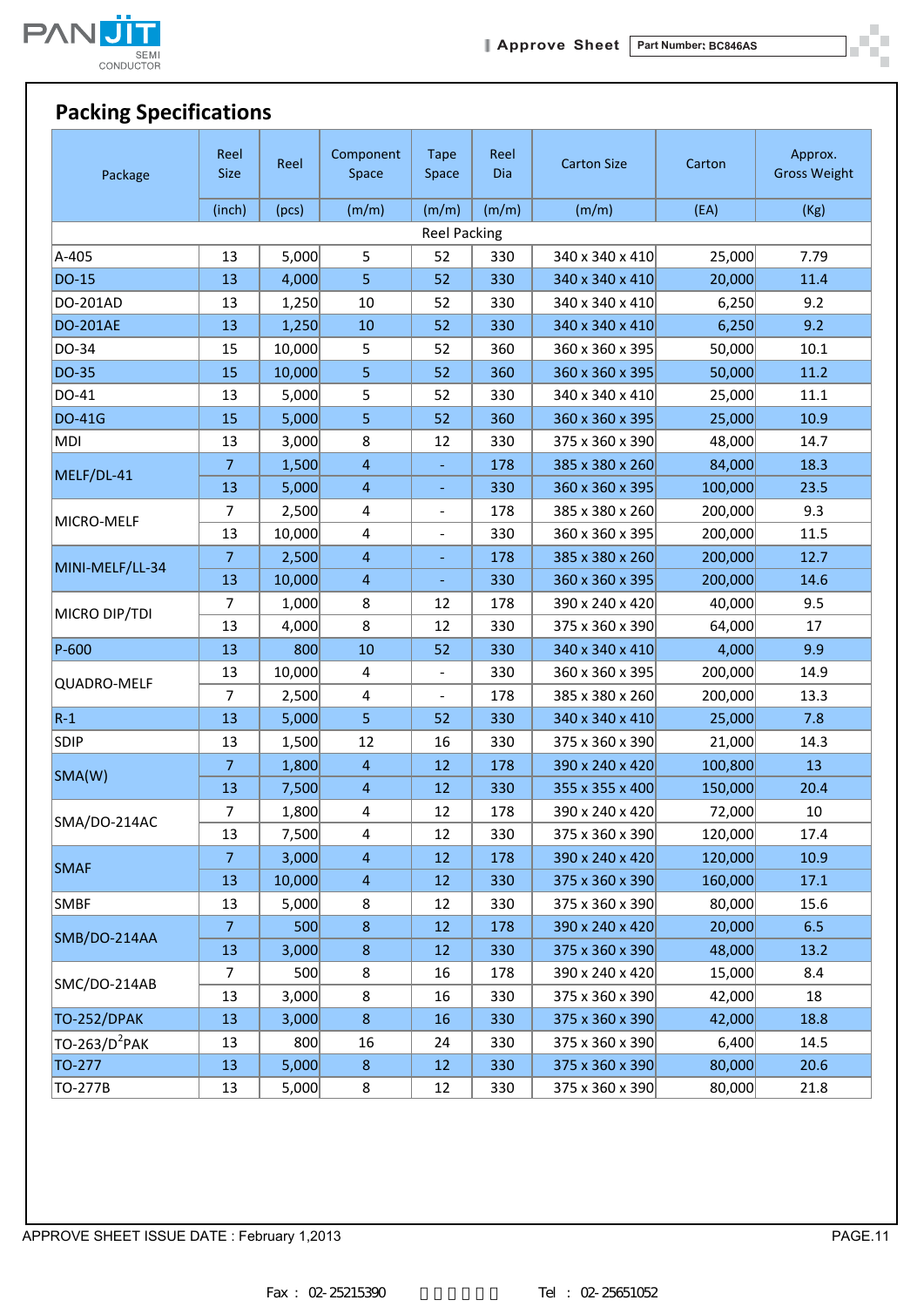![](_page_12_Picture_0.jpeg)

![](_page_12_Picture_2.jpeg)

# **Packing Specifications**

| Package         | <b>Inner Box Size</b> | <b>Box</b>               | <b>Carton Size</b> | Carton  | Appox.<br><b>Gross Weight</b> |
|-----------------|-----------------------|--------------------------|--------------------|---------|-------------------------------|
|                 | (m/m)                 | (EA)                     | (m/m)              | (EA)    | (Kg)                          |
|                 |                       | <b>Bulk Packing</b>      |                    |         |                               |
| A-405           | 198 x 84 x 20         | 1,000                    | 459 x 214 x 256    | 50,000  | 12.7                          |
| DO-15           | 200 x 85 x 25         | 1,000                    | 459 x 214 x 256    | 40,000  | 20.7                          |
| <b>DO-201AD</b> | 200 x 85 x 40         | 500                      | 459 x 214 x 256    | 12,500  | 16                            |
| <b>DO-201AE</b> | 200 x 85 x 40         | 500                      | 495 x 214 x 256    | 12,500  | 16                            |
| DO-34           | 240 x 100 x 90        | 2,000                    | 406 x 335 x 257    | 120,000 | 14.5                          |
| DO-35           | 240 x 100 x 90        | 2,000                    | 406 x 335 x 257    | 120,000 | 17.1                          |
| DO-41           | 198 x 84 x 20         | 1,000                    | 459 x 214 x 256    | 50,000  | 19.3                          |
| DO-41G          | 240 x 100 x 90        | 1,000                    | 406 x 335 x 257    | 60,000  | 18.5                          |
| <b>DIP</b>      |                       | $\blacksquare$           | 459 x 214 x 256    | 12,000  | 6.5                           |
| SDIP            |                       | $\overline{\phantom{a}}$ | 459 x 214 x 256    | 24,000  | 15.7                          |
| $R-1$           | 198 x 84 x 20         | 1,000                    | 459 x 214 x 256    | 50,000  | 12.7                          |
| P-600           | 208 x 90 x 83         | 500                      | 459 x 214 x 256    | 5,000   | 11.3                          |
| <b>ITO-220</b>  | 540 x 145 x 85        | 2,000                    | 555 x 306 x 200    | 8,000   | 20.5                          |
| TO-220          | 540 x 145 x 85        | 2,000                    | 555 x 306 x 200    | 8,000   | 22.9                          |
| TO-251AB/DPAK   | 555 x 145 x 95        | 8,400                    | 572 x 306 x 218    | 33,600  | 22                            |
| TO-3P/TO-247AD  |                       | $\overline{\phantom{a}}$ | 530 x 243 x 100    | 1,500   | 13.9                          |
| TO-3PS/TO-247S  |                       |                          | 511 x 243 x 107    | 1,500   | 12.2                          |

| Package         | <b>Inner Box Size</b> | Ammo  | Component<br><b>Space</b> | Tape<br>Space | <b>Carton Size</b> | Carton  | Appox.<br><b>Gross Weight</b> |
|-----------------|-----------------------|-------|---------------------------|---------------|--------------------|---------|-------------------------------|
|                 | (m/m)                 | (pcs) | (m/m)                     | (m/m)         | (m/m)              | (EA)    | (Kg)                          |
|                 |                       |       | <b>Ammunition Packing</b> |               |                    |         |                               |
| A-405           | 255 x 47 x 150        | 5,000 | $\overline{5}$            | 26            | 339 x 276 x 330    | 60,000  | 12.4                          |
| A-405           | 255 x 75 x 150        | 5,000 | 5                         | 52            | 339 x 276 x 330    | 40,000  | 16                            |
| <b>DO-15</b>    | 255 x 75 x 150        | 3,000 | 5                         | 52            | 339 x 276 x 330    | 24,000  | 13.3                          |
| <b>DO-201AD</b> | 255 x 47 x 122        | 1,250 | 10                        | 52            | 339 x 276 x 330    | 10,000  | 13.4                          |
| <b>DO-201AE</b> | 255 x 47 x 122        | 1,250 | 10                        | 52            | 339 x 276 x 330    | 10,000  | 13.4                          |
| <b>DO-34</b>    | 248 x 80 x 48         | 5,000 | 5                         | 26            | 406 x 335 x 257    | 150,000 | 14.5                          |
| DO-34           | 248 x 80 x 75         | 5,000 | 5                         | 52            | 406 x 335 x 257    | 100,000 | 12.7                          |
| DO-35           | 248 x 80 x 48         | 5,000 | 5                         | 26            | 406 x 335 x 257    | 150,000 | 16.7                          |
| DO-35           | 248 x 80 x 75         | 5,000 | 5                         | 52            | 406 x 335 x 257    | 100,000 | 15.2                          |
| DO-41           | 255 x 75 x 150        | 5,000 | 5                         | 52            | 339 x 276 x 330    | 40,000  | 15.9                          |
| DO-41G          | 248 x 80 x 48         | 2,500 | 5                         | 26            | 406 x 335 x 257    | 75,000  | 17.1                          |
| <b>DO-41G</b>   | 248 x 80 x 75         | 2,500 | 5                         | 52            | 406 x 335 x 257    | 50,000  | 15.6                          |
| P-600           | 255 x 47 x 122        | 400   | 10                        | 52            | 339 x 276 x 330    | 3,200   | 8.1                           |
| $R-1$           | 255 x 47 x 73         | 3,000 | 5                         | 26            | 310 x 268 x 170    | 36,000  | 6.3                           |
| $ R-1 $         | 255 x 73 x 73         | 3,000 | 5                         | 52            | 310 x 268 x 170    | 24,000  | 6.3                           |
| $R-1$           | 255 x 73 x 122        | 5,000 | 5                         | 52            | 339 x 276 x 274    | 40,000  | 10.3                          |

APPROVE SHEET ISSUE DATE : February 1,2013 **PAGE.12**